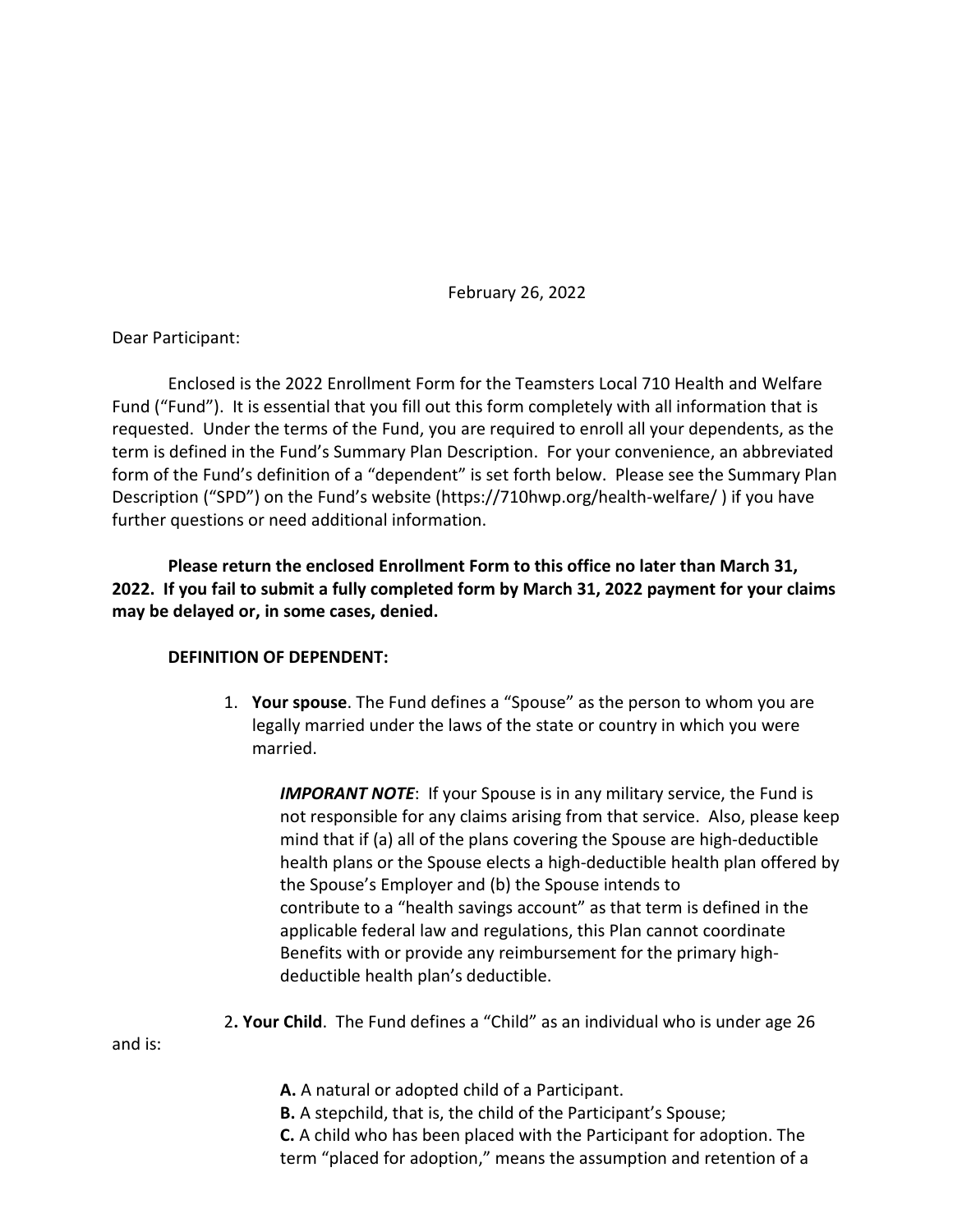legal obligation for total or partial support of such child in anticipation of adoption of such child. The child's placement with such person terminates upon the termination of such legal obligation. The Participant must provide the Fund with written updates about the progress of the adoption process at least once every six months. **D.** A Disabled Child: For purposes of this Plan, a Disabled Child is a Child

who is incapable of independent self-support; the Disabled Child is unmarried; the Disabled Child's Earned Income does not exceed a yearly maximum of \$12,000; the Disabled Child was Eligible for Benefits Coverage before reaching age 26; and the Disabled Child was mentally or permanently physically handicapped before reaching age 26.

In addition to the Enrollment Form, we are also providing you with the information described below.

## **Plan Updates:**

## **Important Changes Have Been Made to the Plan! Please read carefully. Keep This Information with Your SPD**

- The 2022 Summary of Benefits and Coverage is enclosed for your review.
- Effective July 1, 2022, Sav-RX is the Fund's pharmacy benefit manager ("PBM"). You should have received information about the transition from Optum Rx to Sav-RX. If you have any questions about your prescription benefit, please see the Sav-RX website at www.SavRx.com. NOTE: Sav-RX recently opened a "Patient Portal." We urge you to sign up there so that you will have access to real-time information about your prescriptions, the status of orders, and other needed information. If you need additional assistance with your prescription drugs, please call the Fund Office at 773-254-2500.
- NEW! Starting January 1, 2022, Blue Cross/ Blue Shield of Illinois (BCBSIL) offers Teamsters Local 710 Health & Welfare Fund Participants the opportunity to be rewarded for using a cost-effective, quality BCBSIL provider.
	- o **How Does Member Rewards Work?** There are no forms to fill out it's easy. Just follow these steps when a doctor suggests a medical procedure or service:
		- 1. Log into **Blue Access for Members<sup>SM</sup>** ("BAM") at BCBSIL.com
		- 2. Click the *Doctors and Hospitals* tab then *Find a Doctor or Hospital.* Do your search to compare your choices and select a reward eligible location.
		- 3. Have the procedure or service at the reward eligible location you chose.
		- 4. And, once the claim is paid, you will receive a check in the mail.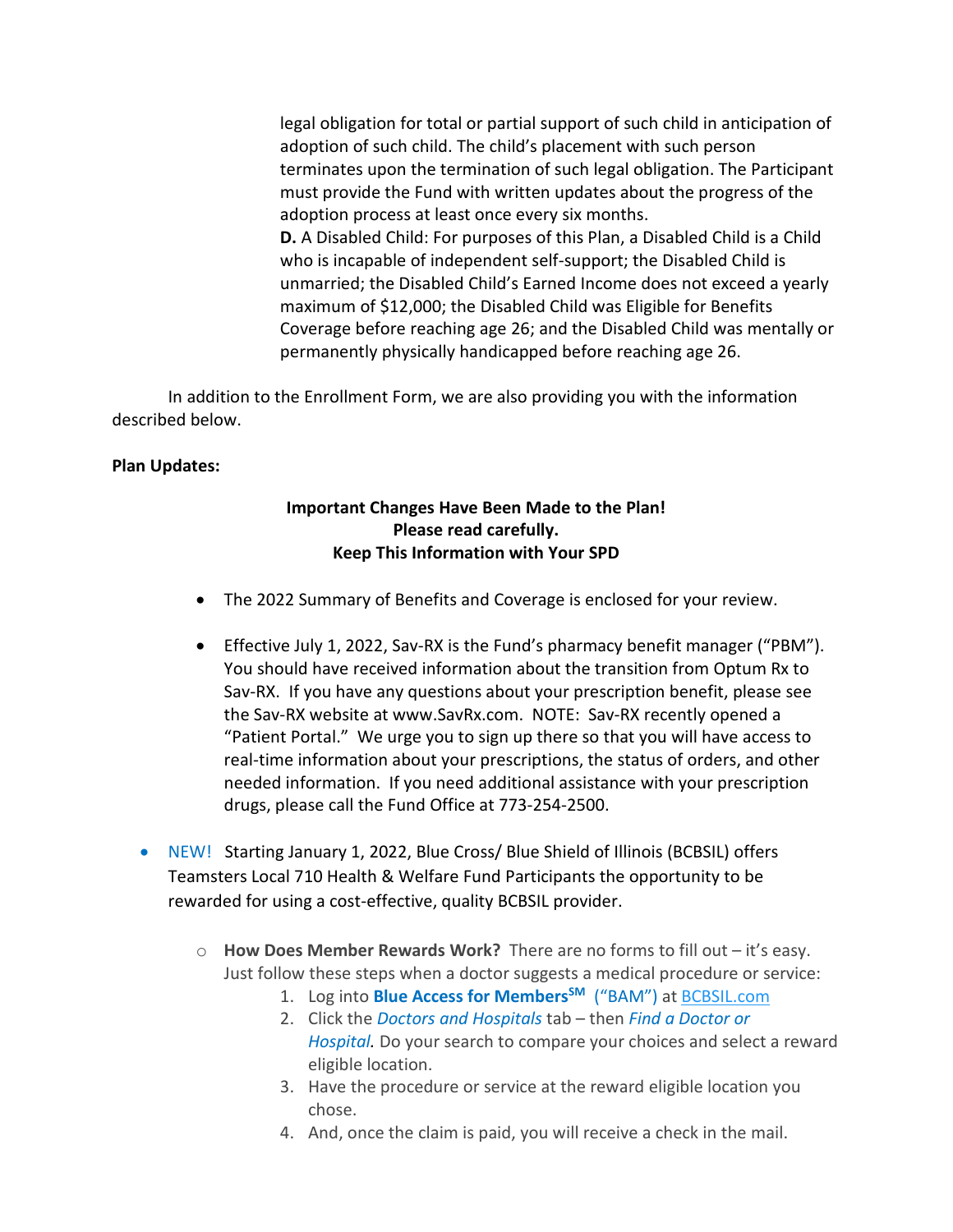- More about **"Blue Access for Members (BAM)."** BAM is the secure online portal where you can manage your health coverage. Sign up for the free mobile app: Text 33633 to BCBSILAPP or at www.bcbsil.com. For any questions or help logging in, call Member Services at **1-877-860-2837 (TTY/TDD: 711)**. Through BAM, you can:
- **Changes to the Fund's Policy for Subrogation and Reimbursement in Workers' Compensation Cases:** In general, the Fund's Plan of Benefits excludes coverage for any claims for bodily injuries, sickness or disease sustained while performing any act of employment or pertaining to any occupation or employment or for which benefits are or may be payable in whole or in part under any Worker's Compensation Act.

However, the Fund will provide benefits for an injury for which you have filed a workers compensate claim if you meet all of the following criteria:

- You have coverage under the Fund (either because your employer continues to make contributions pursuant to a collective bargaining agreement or because you have elected COBRA);
- You have provided the Fund with documentation showing that the workers compensation carrier has denied coverage for your claim on the ground that the injury is not work-related;
- You and your attorney have both signed the Subrogation and Reimbursement form; *and*
- The claim is for treatment that is covered under the Fund.

If it should develop that you may have no claim against a third-party person or that the claim cannot be enforced against a third party, no effort will be made to seek reimbursement from you.

- **No Surprises Act changes, effective January 1, 2022:** The "No Surprises Act" includes a wide range of protections for Participants, including protection against "surprise billing" from Non-Network emergency providers and certain Non-Network providers in network hospitals as well as from air ambulance providers.
	- o **Protection Against Balance Billing for Certain Non-Network Services:** Patients are protected from "surprise" medical bills by being limited to in-network cost sharing (deductibles, coinsurance, and copays will be at in-network levels and will apply to the in-network out-of-pocket maximum) for emergency services and ancillary services at an in-network facility. (Ancillary services are any of the following: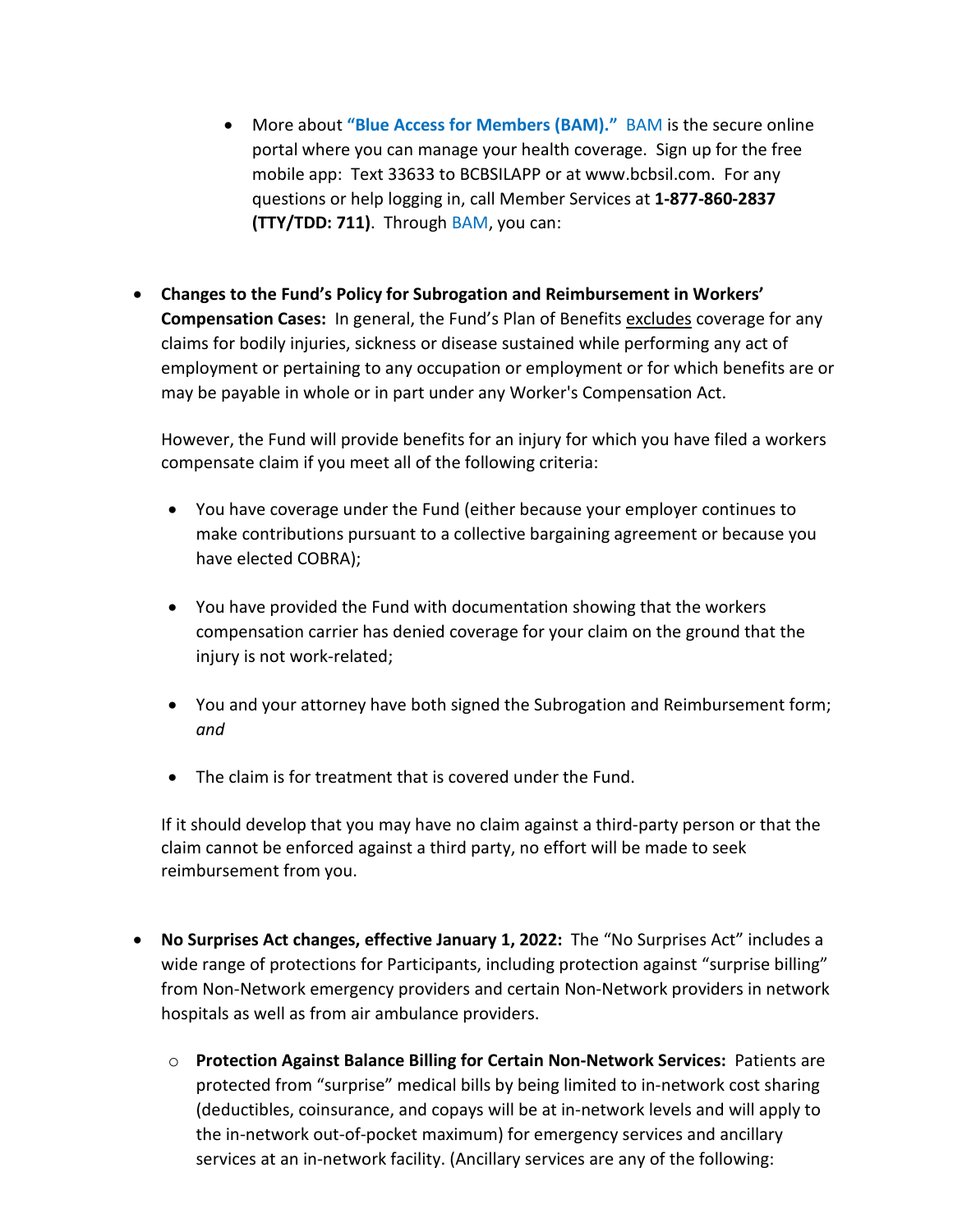Emergency services, Anesthesiology, Pathology, Radiology, Neonatology, Items and services provided by other specialists as specified in regulations, Diagnostic services (unless regulations list the services as advanced diagnostic laboratory tests), and Items and services provided by an out-of-network provider if there is no in-network provider who can furnish the services at the facility.) Also, the cost sharing paid by the patient shall be counted toward the patient's **In-Network** Deductible and Out-of-Pocket costs.

 **Independent Dispute Resolution:** Rather than balance billing the patient for the services listed above, the Non-Network provider will need to deal directly with the Fund or BCBS-IL. If an agreement cannot be reached, then BCBS-IL and the Non-Network provider will take the dispute to a neutral arbitrator who will decide the appropriate amount to be paid to the Non-Network provider.

**Provider Directories: (January 1, 2022)** The Fund's website provides direct access to the directories for the medical and prescription providers. Just scroll down and click on the provider's logo and you will be directed to the list of providers. Under the No Surprises Act, and effective January 1, 2022, the Fund must ensure that the directories are up-to-date benefits at least every 90 days; respond within one (1) business day to a request on whether a provider or facility has a contractual relationship with the plan or issuer and retain the communication in the individual's file for at least two (2) years; with respect to any print directory, provide a notification that the information was accurate as of the date of publication and that an individual should consult the database to obtain the most current provider directory information; and use in-network cost sharing for patients if the patient was inaccurately informed that the provider or facility is in-network by the website, printed provider directory, or customer service phone, text, or instant messenger line that the provider is in network; and related requirements. In order to access the directories, you will need your medical and prescription group numbers. They are: BCBSIL Active group #414408; BCBS Retiree group #414409; and Sav-RX Group #L710.

- COVID OTC Tests: You may obtain an Over-The-Counter ("OTC") COVID-19 test from a Sav-RX network or Sav-RX mail order at no out-of-pocket costs to you. Be aware that the maximum reimbursement from the Fund for a test from a Non-Sav-RX provider, the Fund will reimburse you a maximum of \$12.00 per test.
- The Fund will continue to provide COVID-19 related testing and services to you at no out-of-pocket cost to you until the end of the declared "Public Health Emergency." As of the present time, this period is extended through April 16, 2022.